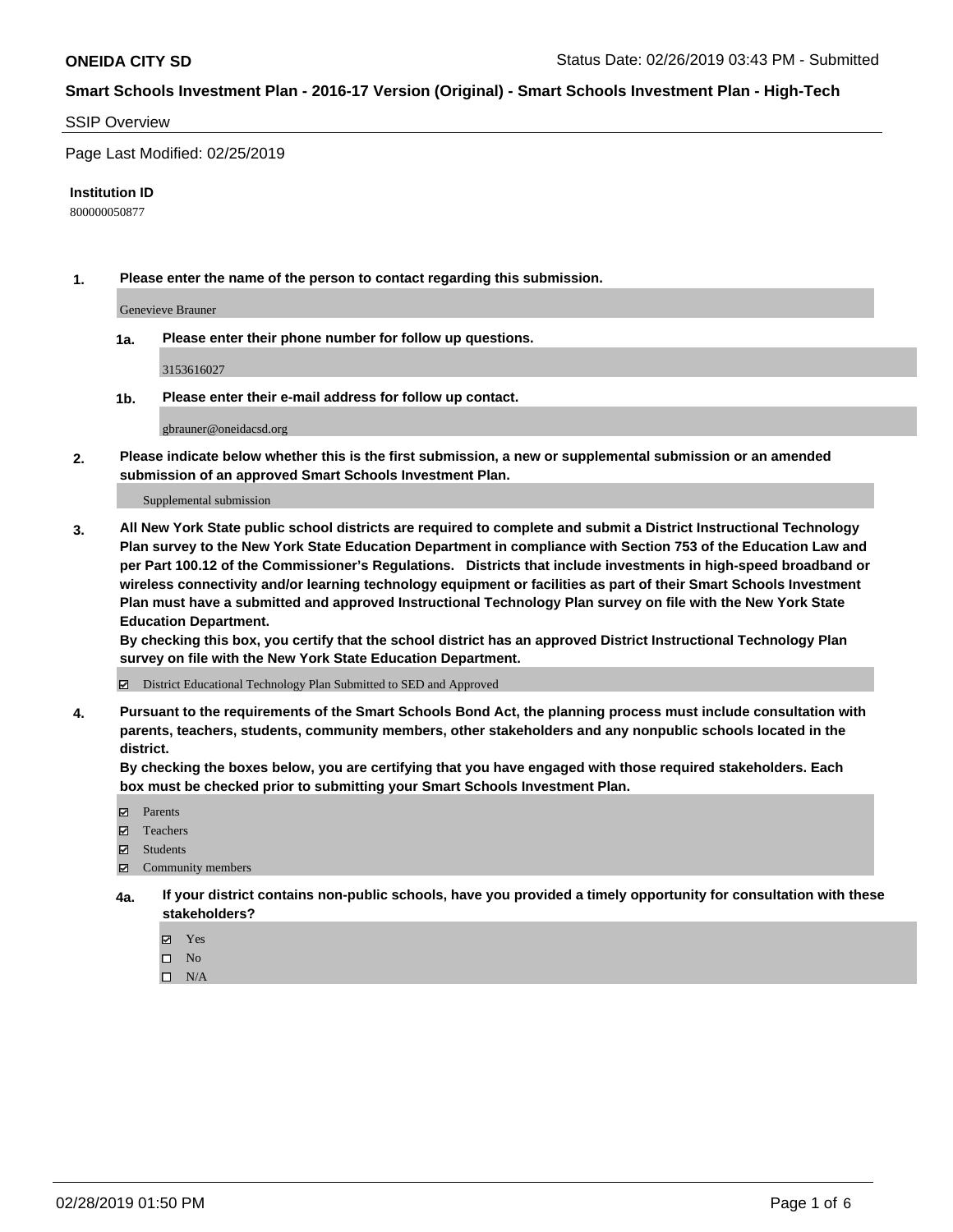### SSIP Overview

Page Last Modified: 02/25/2019

### **5. Certify that the following required steps have taken place by checking the boxes below: Each box must be checked prior to submitting your Smart Schools Investment Plan.**

- The district developed and the school board approved a preliminary Smart Schools Investment Plan.
- $\boxtimes$  The preliminary plan was posted on the district website for at least 30 days. The district included an address to which any written comments on the plan should be sent.
- $\boxtimes$  The school board conducted a hearing that enabled stakeholders to respond to the preliminary plan. This hearing may have occured as part of a normal Board meeting, but adequate notice of the event must have been provided through local media and the district website for at least two weeks prior to the meeting.
- The district prepared a final plan for school board approval and such plan has been approved by the school board.
- $\boxtimes$  The final proposed plan that has been submitted has been posted on the district's website.
- **5a. Please upload the proposed Smart Schools Investment Plan (SSIP) that was posted on the district's website, along with any supporting materials. Note that this should be different than your recently submitted Educational Technology Survey. The Final SSIP, as approved by the School Board, should also be posted on the website and remain there during the course of the projects contained therein.**

SSBA BOE Presentation 6.9.2015.pptx

**5b. Enter the webpage address where the final Smart Schools Investment Plan is posted. The Plan should remain posted for the life of the included projects.**

http://oneida.ss11.sharpschool.com/departments/technology/smart\_schools\_bond\_act

**6. Please enter an estimate of the total number of students and staff that will benefit from this Smart Schools Investment Plan based on the cumulative projects submitted to date.**

2,550

**7. An LEA/School District may partner with one or more other LEA/School Districts to form a consortium to pool Smart Schools Bond Act funds for a project that meets all other Smart School Bond Act requirements. Each school district participating in the consortium will need to file an approved Smart Schools Investment Plan for the project and submit a signed Memorandum of Understanding that sets forth the details of the consortium including the roles of each respective district.**

 $\Box$  The district plans to participate in a consortium to partner with other school district(s) to implement a Smart Schools project.

**8. Please enter the name and 6-digit SED Code for each LEA/School District participating in the Consortium.**

| <b>Partner LEA/District</b> | <b>ISED BEDS Code</b> |
|-----------------------------|-----------------------|
| (No Response)               | (No Response)         |

**9. Please upload a signed Memorandum of Understanding with all of the participating Consortium partners.**

(No Response)

**10. Your district's Smart Schools Bond Act Allocation is:**

\$2,067,289

**11. Enter the budget sub-allocations by category that you are submitting for approval at this time. If you are not budgeting SSBA funds for a category, please enter 0 (zero.) If the value entered is \$0, you will not be required to complete that survey question.**

|                                              | Sub-<br><b>Allocations</b> |
|----------------------------------------------|----------------------------|
| <b>School Connectivity</b>                   |                            |
| <b>Connectivity Projects for Communities</b> |                            |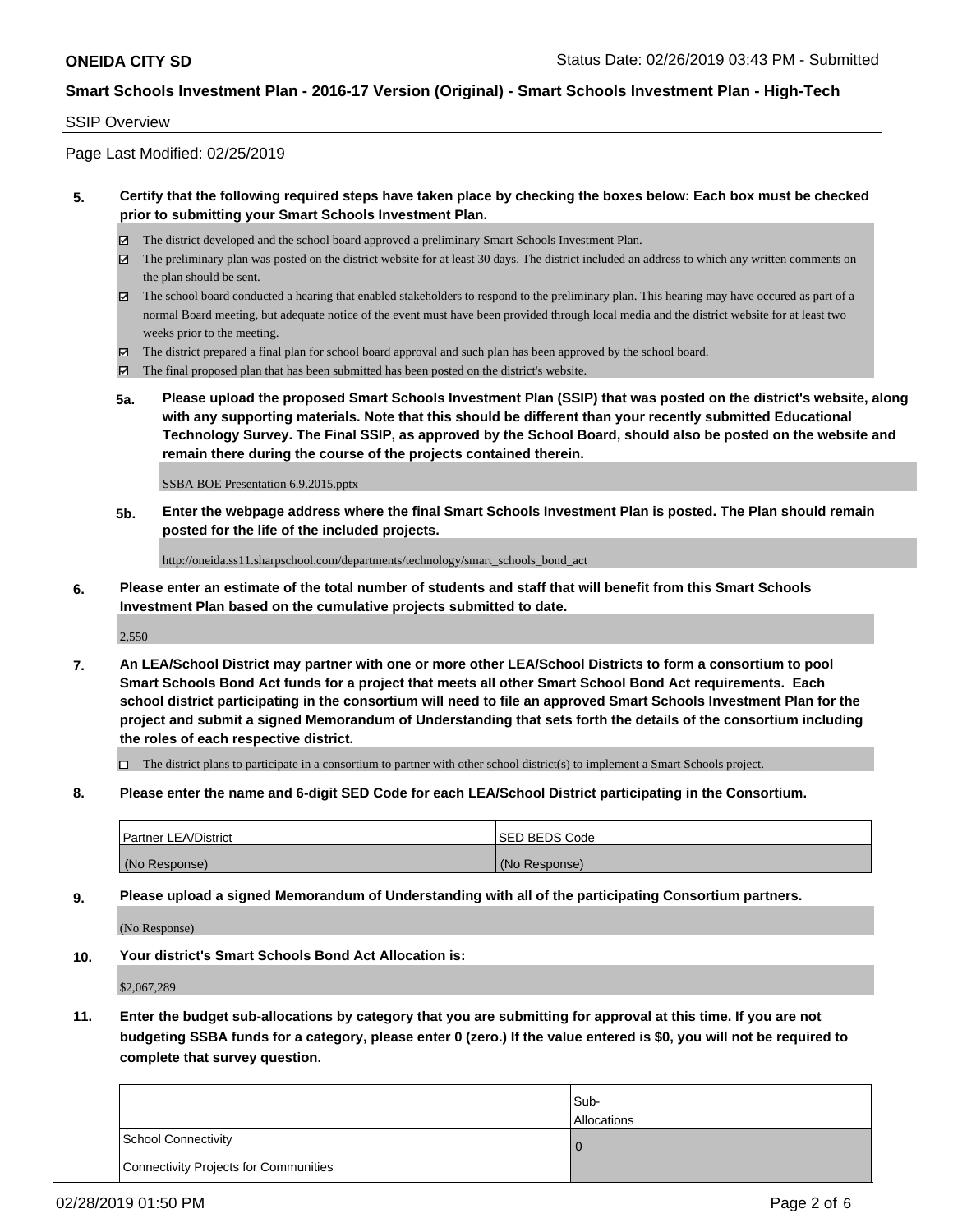# SSIP Overview

Page Last Modified: 02/25/2019

|                                    | Sub-<br>Allocations |
|------------------------------------|---------------------|
|                                    | $\mathbf{I}$        |
| Classroom Technology               |                     |
| Pre-Kindergarten Classrooms        |                     |
| Replace Transportable Classrooms   |                     |
| <b>High-Tech Security Features</b> | 555,905             |
| Totals:                            | 555,905             |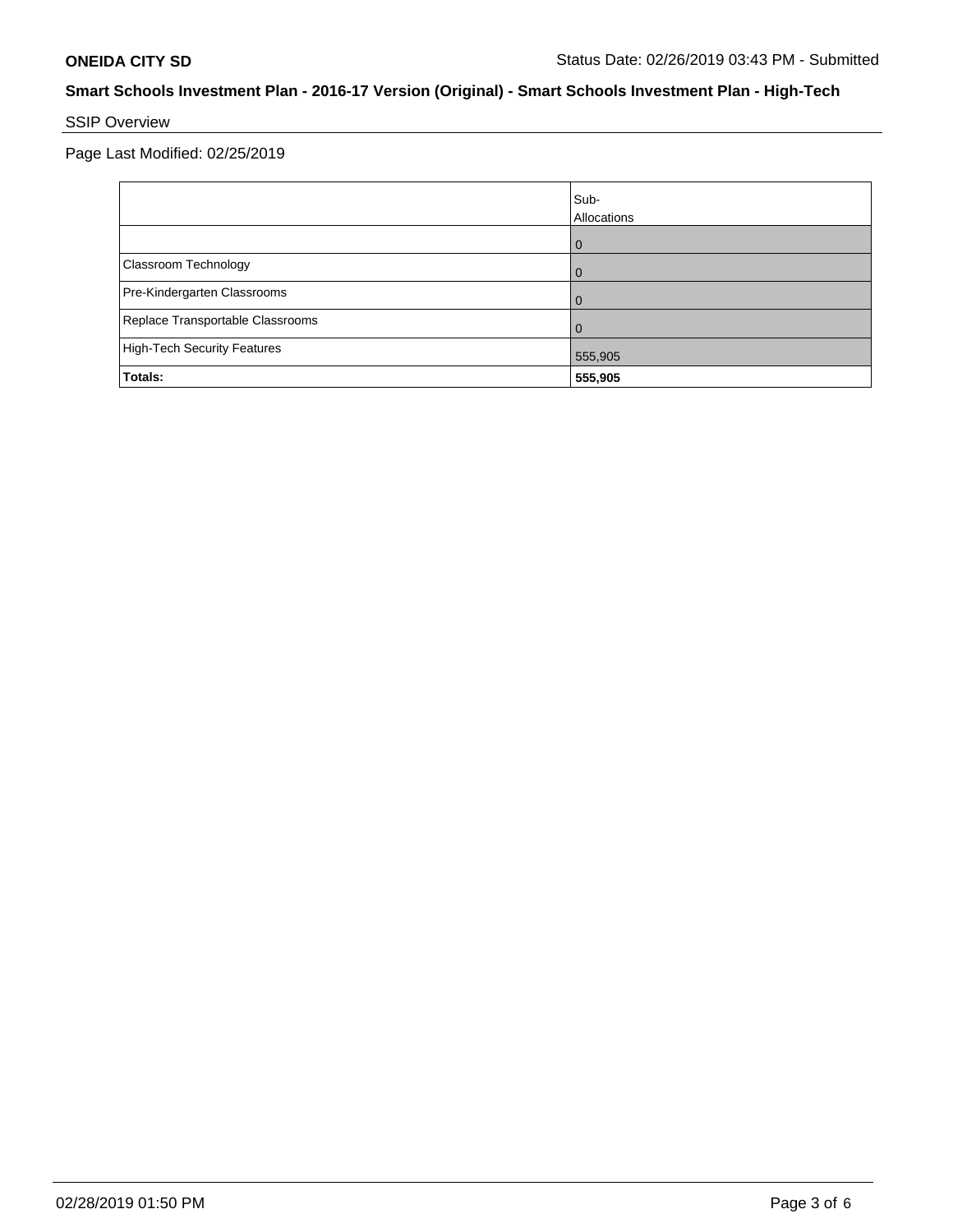#### High-Tech Security Features

Page Last Modified: 02/22/2019

**1. Describe how you intend to use Smart Schools Bond Act funds to install high-tech security features in school buildings and on school campuses.**

The safety of students and staff will be improved as a direct result of the installation of multiple security related systems, including, video surveillance, lockdown/ notification for emergency response, visitor intercoms and badging system. Existing analog cameras will be replaced with higher resolution cameras. Additional cameras will be installed both internally and externally to increase building coverage and to monitor and record activities. Video recordings will be stored to allow real time or playback access. Door access control systems will be updated to cooperate with Lockdown and Mass Notification systems.

**2. All plans and specifications for the erection, repair, enlargement or remodeling of school buildings in any public school district in the State must be reviewed and approved by the Commissioner. Districts that plan capital projects using their Smart Schools Bond Act funds will undergo a Preliminary Review Process by the Office of Facilities Planning.** 

**Please indicate on a separate row each project number given to you by the Office of Facilities Planning.**

| <b>Project Number</b> |  |
|-----------------------|--|
| 25-14-00-01-7-999-005 |  |

#### **3. Was your project deemed eligible for streamlined Review?**

| П | Yes |
|---|-----|
| ⊽ | No  |

**4. Include the name and license number of the architect or engineer of record.**

| Name           | License Number |
|----------------|----------------|
| Jason Benedict | 312111         |

**5. If you have made an allocation for High-Tech Security Features, complete this table.**

**Note that the calculated Total at the bottom of the table must equal the Total allocation for this category that you entered in the SSIP Overview overall budget.**

|                                                      | Sub-Allocation |
|------------------------------------------------------|----------------|
| Capital-Intensive Security Project (Standard Review) | $\overline{0}$ |
| Electronic Security System                           | 445,422        |
| <b>Entry Control System</b>                          | 76,483         |
| Approved Door Hardening Project                      | $\Omega$       |
| <b>Other Costs</b>                                   | 34,000         |
| Totals:                                              | 555,905        |

**6. Please detail the type, quantity, per unit cost and total cost of the eligible items under each sub-category. This is especially important for any expenditures listed under the "Other" category. All expenditures must be capital-bond eligible to be reimbursed through the SSBA. If you have any questions, please contact us directly through smartschools@nysed.gov.**

**Add rows under each sub-category for additional items, as needed.**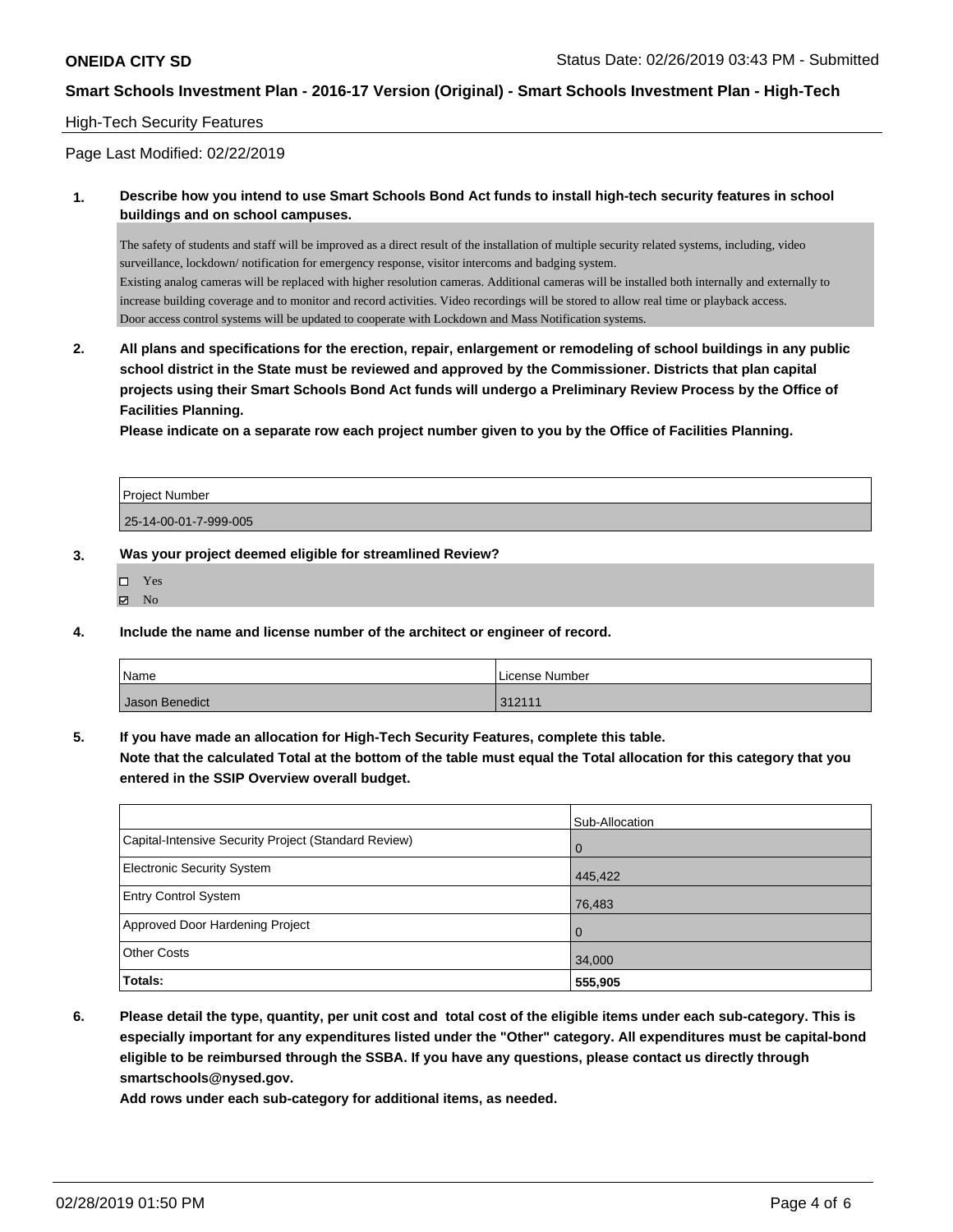# High-Tech Security Features

Page Last Modified: 02/22/2019

| Select the allowable expenditure<br>type.<br>Repeat to add another item under<br>each type. | Item to be purchased                                                                             | Quantity | Cost per Item | <b>Total Cost</b> |
|---------------------------------------------------------------------------------------------|--------------------------------------------------------------------------------------------------|----------|---------------|-------------------|
| <b>Electronic Security System</b>                                                           | S2-NETVR750 S2 NetVR 750 IP Video<br>Server Video Management System                              | 2.00     | 17,190        | 34,380            |
| <b>Electronic Security System</b>                                                           | S2-NETVR-4TB-HDD 4TB STORAGE<br><b>HARD DRIVE</b>                                                | 24.00    | 593           | 14,232            |
| <b>Electronic Security System</b>                                                           | S2-VR-1C Single IP camera License                                                                | 193.00   | 180           | 34,740            |
| <b>Electronic Security System</b>                                                           | C-L-SIS-PRO6 VirtuoSIS Basic<br>Licence                                                          | 1.00     | 5,132         | 5,132             |
| <b>Electronic Security System</b>                                                           | C-SIS-DONGLE Dedicated hardware<br>dongle key                                                    | 3.00     | 247           | 741               |
| <b>Electronic Security System</b>                                                           | C-L-SIS-IP-8B License for 8<br>Subscribers, Feature Level B                                      | 2.00     | 1,508         | 3,016             |
| <b>Electronic Security System</b>                                                           | C-L-SIS-IP-8D License for 8<br>Subscribers, Feature Level D                                      | 1.00     | 4,158         | 4,158             |
| <b>Electronic Security System</b>                                                           | C-ID5-DKHS Standard desk kit with<br><b>USB Handset</b>                                          | 6.00     | 483           | 2,898             |
| <b>Electronic Security System</b>                                                           | C-WS201PICM.C 1 call button - IP -<br>Communication via IoIP                                     | 10.00    | 2,102         | 21,020            |
| <b>Electronic Security System</b>                                                           | 0777-001 Axis P1435-LE                                                                           | 6.00     | 719           | 4,314             |
| <b>Electronic Security System</b>                                                           | 0954-001 AXIS P3225-LV Mk II                                                                     | 25.00    | 629           | 15,725            |
| <b>Electronic Security System</b>                                                           | 5505-571 Indoor recessed mount                                                                   | 25.00    | 71            | 1,775             |
| <b>Electronic Security System</b>                                                           | 0806-001 AXIS M3046-V                                                                            |          | 332           | 30,876            |
| <b>Electronic Security System</b>                                                           | 5507-391 AXIS T94B02L RECESSED<br><b>MOUNT</b>                                                   | 93.00    | 62            | 5,766             |
| <b>Electronic Security System</b>                                                           | 5504-821 Chromated and powder<br>coated aluminum wall mount                                      | 13.00    | 76            | 988               |
| <b>Electronic Security System</b>                                                           | 5505-871 Outdoor pendant kit for AXIS<br>P32-VE Series                                           | 13.00    | 44            | 572               |
| <b>Electronic Security System</b>                                                           | 0815-001 AXIS P3707-PE                                                                           | 46.00    | 1,079         | 49,634            |
| <b>Electronic Security System</b>                                                           | 5017-641 Corner Bracket Wall Bracket                                                             | 18.00    | 71            | 1,278             |
| <b>Electronic Security System</b>                                                           | 5507-511 AXIS T94M02D Pendant Kit                                                                | 21.00    | 89            | 1,869             |
| <b>Electronic Security System</b>                                                           | <b>Professional Services for Installation</b><br>and Configuration Electronic Security<br>System | 1.00     | 109,291       | 109,291           |
| <b>Entry Control System</b>                                                                 | S2-EXT-64-RM S2 NetBox Extreme<br>Controller w/64 portal license (rack<br>mount)                 | 1.00     | 7,340         | 7,340             |
| <b>Entry Control System</b>                                                                 | S2-NN-E2R-WM S2 Network Node                                                                     | 8.00     | 1,914         | 15,312            |